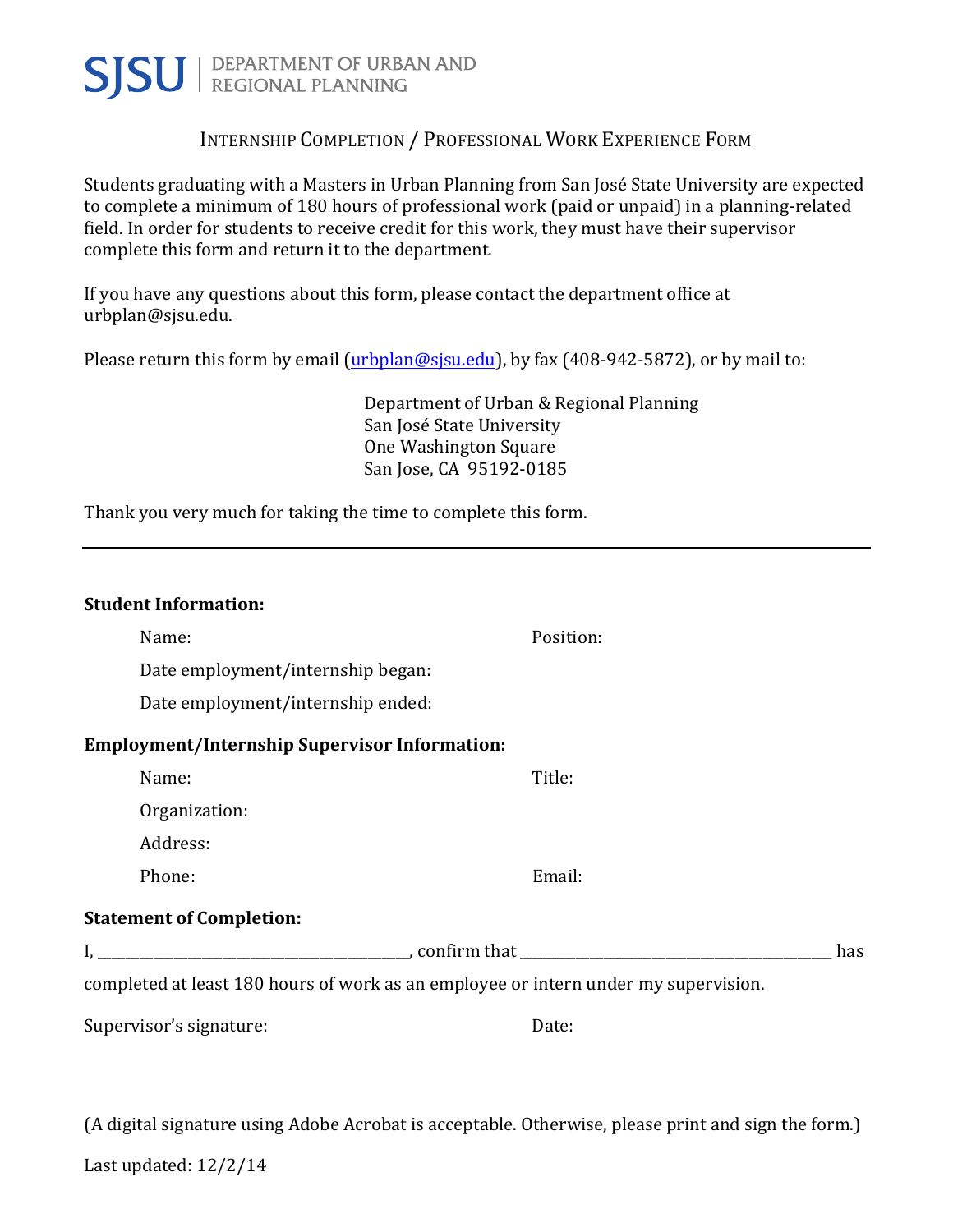### DEPARTMENT OF URBAN & REGIONAL PLANNING INTERNSHIP COMPLETION / PROFESSIONAL WORK EXPERIENCE FORM

#### **Rating of Intern/Employee Performance:**

Please rate the student's performance on the following criteria on a scale from 1 (very low performance) to 5 (very high performance).

| Ability to work effectively on a team<br>$\Box$ 1 $\Box$ 2 $\Box$ 3 $\Box$ 4 $\Box$ 5 $\Box$ Not assessed                                          |
|----------------------------------------------------------------------------------------------------------------------------------------------------|
| Ability to compose written reports and memos<br>$\Box$ 1 $\Box$ 2 $\Box$ 3 $\Box$ 4 $\Box$ 5 $\Box$ Not assessed                                   |
| Ability to make an oral presentation<br>$\square$ 1 $\square$ 2 $\square$ 3 $\square$ 4 $\square$ 5 $\square$ Not assessed                         |
| Ability to interface with the public or clients<br>$\square$ 1 $\square$ 2 $\square$ 3 $\square$ 4 $\square$ 5 $\square$ Not assessed              |
| Ability to solve problems and think creatively<br>$\square$ 1 $\square$ 2 $\square$ 3 $\square$ 4 $\square$ 5 $\square$ Not assessed               |
| Initiative and ability to work independently<br>$\Box$ 1 $\Box$ 2 $\Box$ 3 $\Box$ 4 $\Box$ 5 $\Box$ Not assessed                                   |
| Knowledge expected of an entry-level employee<br>$\Box$ 4 $\Box$ 5 $\Box$ Not assessed<br>$\Box$ 1 $\Box$ 2 $\Box$ 3                               |
| Understanding of professional planning issues<br>$\Box$ 1 $\Box$ 2 $\Box$ 3 $\Box$ 4 $\Box$ 5 $\Box$ Not assessed                                  |
| Ability to synthesize planning knowledge and apply it to actual planning problems<br>$\overline{2}$<br>3<br>5<br>$\mathbf{1}$<br>Not assessed<br>4 |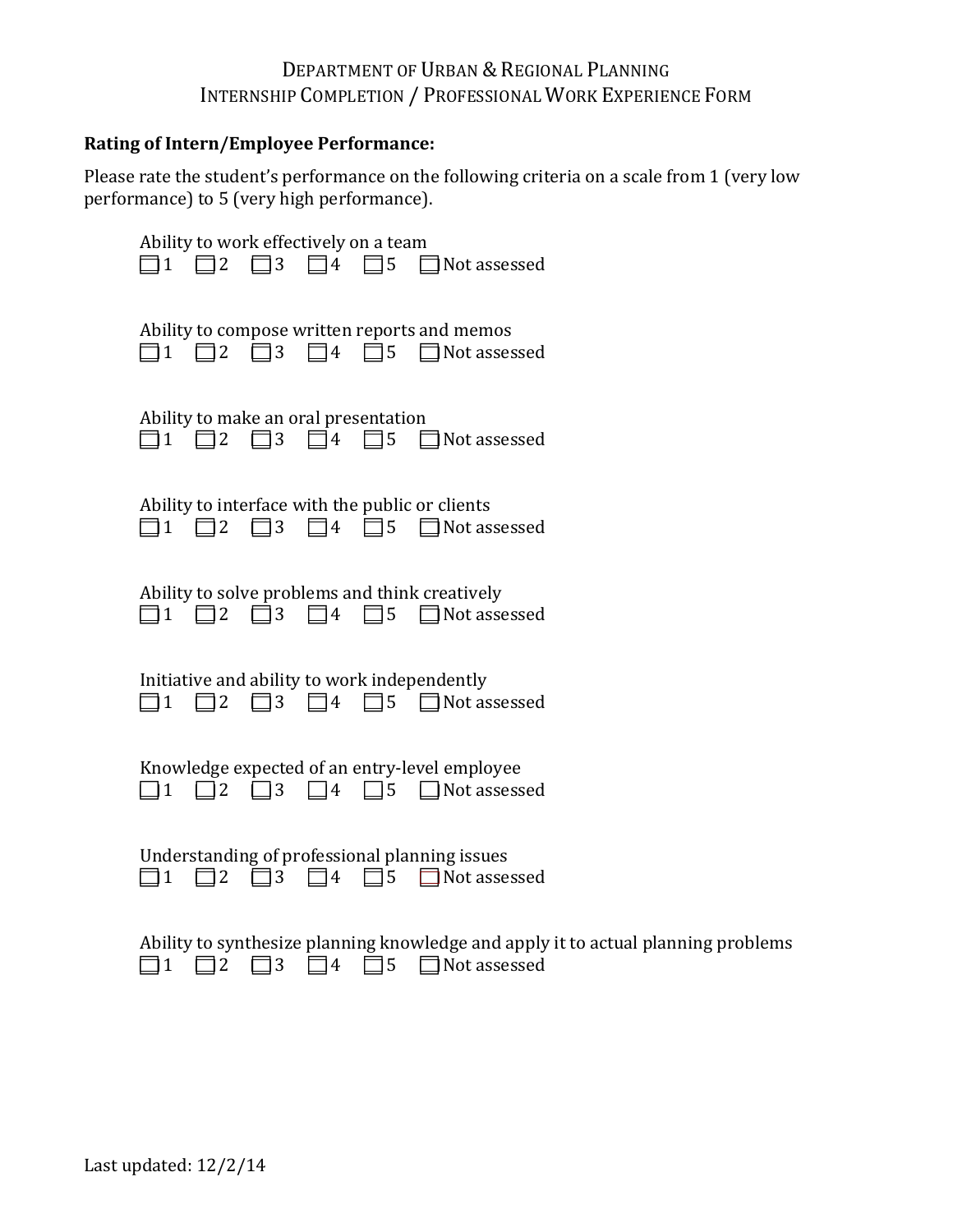# DEPARTMENT OF URBAN & REGIONAL PLANNING INTERNSHIP COMPLETION / PROFESSIONAL WORK EXPERIENCE FORM

#### **Descriptive Evaluation of Intern/Employee Performance:**

We request that you evaluate the student in the same manner as you would any employee and provide descriptive responses to the following questions:

1. What were the student's work assignments?

2. Was the student generally responsible in the manner in which s/he handled the assignments?

3. Was the student prompt and regular in completing the assigned tasks?

4. What were the student's strengths in completing the assigned tasks?

5. Did the student show initiative? Did s/he exert any extra effort?